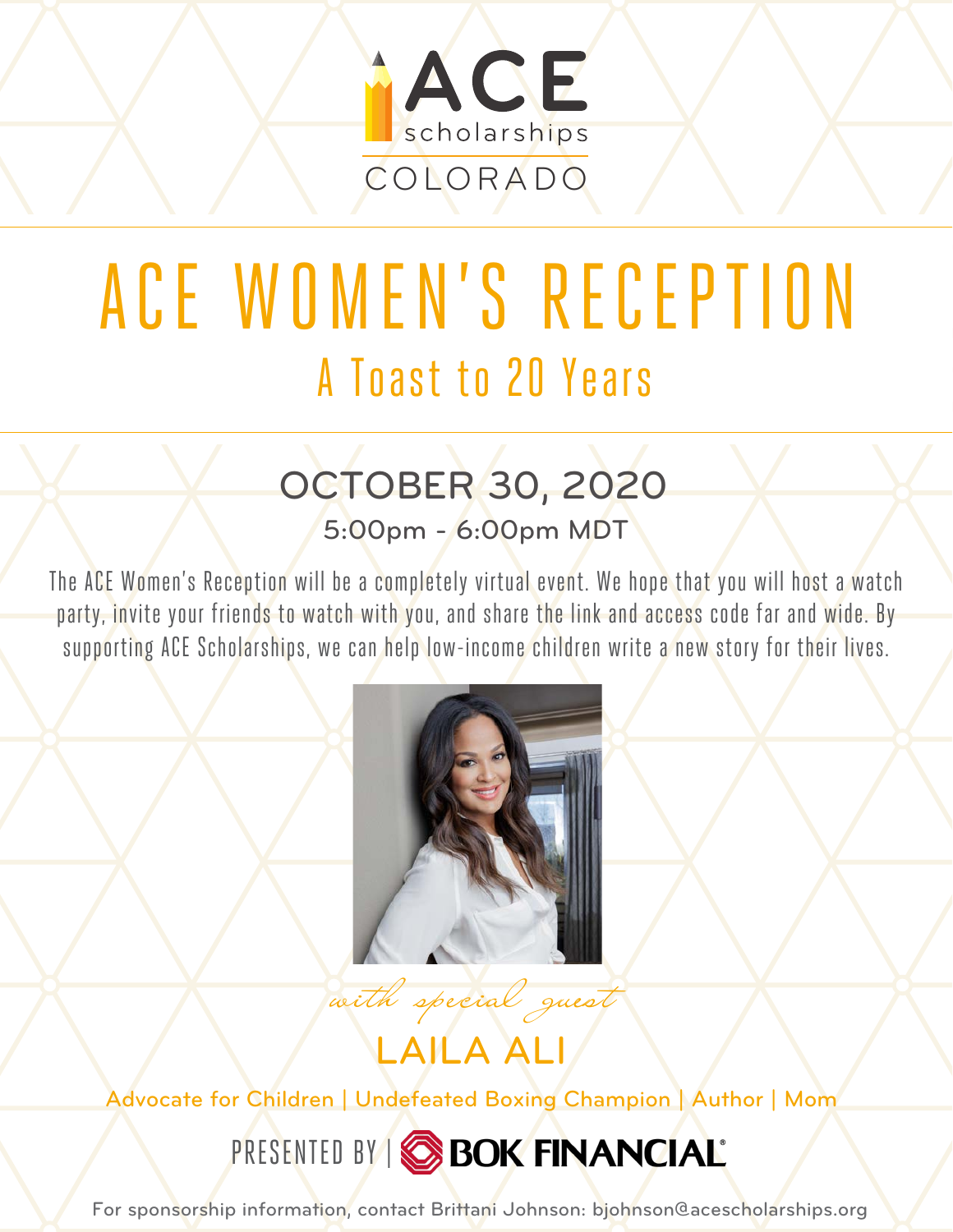#### 2 02 0 WOMEN'S RECEPTION

# LAILA ALI

Laila Ali is a world-class athlete, fitness & wellness expert, TV host, cooking enthusiast, founder of the Laila Ali Lifestyle Brand, and mother of two. The youngest daughter of late beloved global icon and humanitarian, Muhammad Ali, she is a two-time hall of famer and four-time undefeated boxing world champion, whose stellar record includes 24 wins (21 of which were "knockouts") and zero losses. Laila is heralded as the most successful female in the history of women's boxing. For the past few seasons, Laila has been an outspoken voice and regular contributor for the CBS Sports Network's new all-female sports commentary program, "We Need to Talk," the first of its kind in the history of sports broadcasting.

Laila is a past President of the Women's Sports Foundation, a non-profit organization that is supported by some of the biggest athletes in the world.



Through WSF Laila promotes equality for women in the world of professional sports, and she pushes programs that encourage young women to be confident, healthy, and strong through sports. She was also a major voice for the 40th anniversary of Title IX which protects women's rights to be included and treated equally in collegiate sports. Always eager to encourage others to live an active lifestyle, Laila Ali was the 2012 "Mombassador" for the Aquaphor New York City Triathlon, a competition she actually participated in and impressively completed in a little more than 3 hours.

She is also a major supporter of charitable organizations such as Feeding America and Peace 4 Kids. She is also quite proud of the work she has done on behalf of the American Dental Association to create oral health awareness for children. Laila is a sought after inspirational speaker and author. She has keynoted speaking events at Harvard University and spoken to thousands of executives at leadership conferences for corporate brands around the world. Her life's story is chronicled in a dynamic book for young women entitled "Reach!" which has just been re-released to the public.

Laila studied business management at Santa Monica College. She enjoys life in the Los Angeles area with her husband, former NFL star and current sports TV analyst, Curtis Conway, and their two young children, Curtis Jr. (son) and Sydney (daughter).

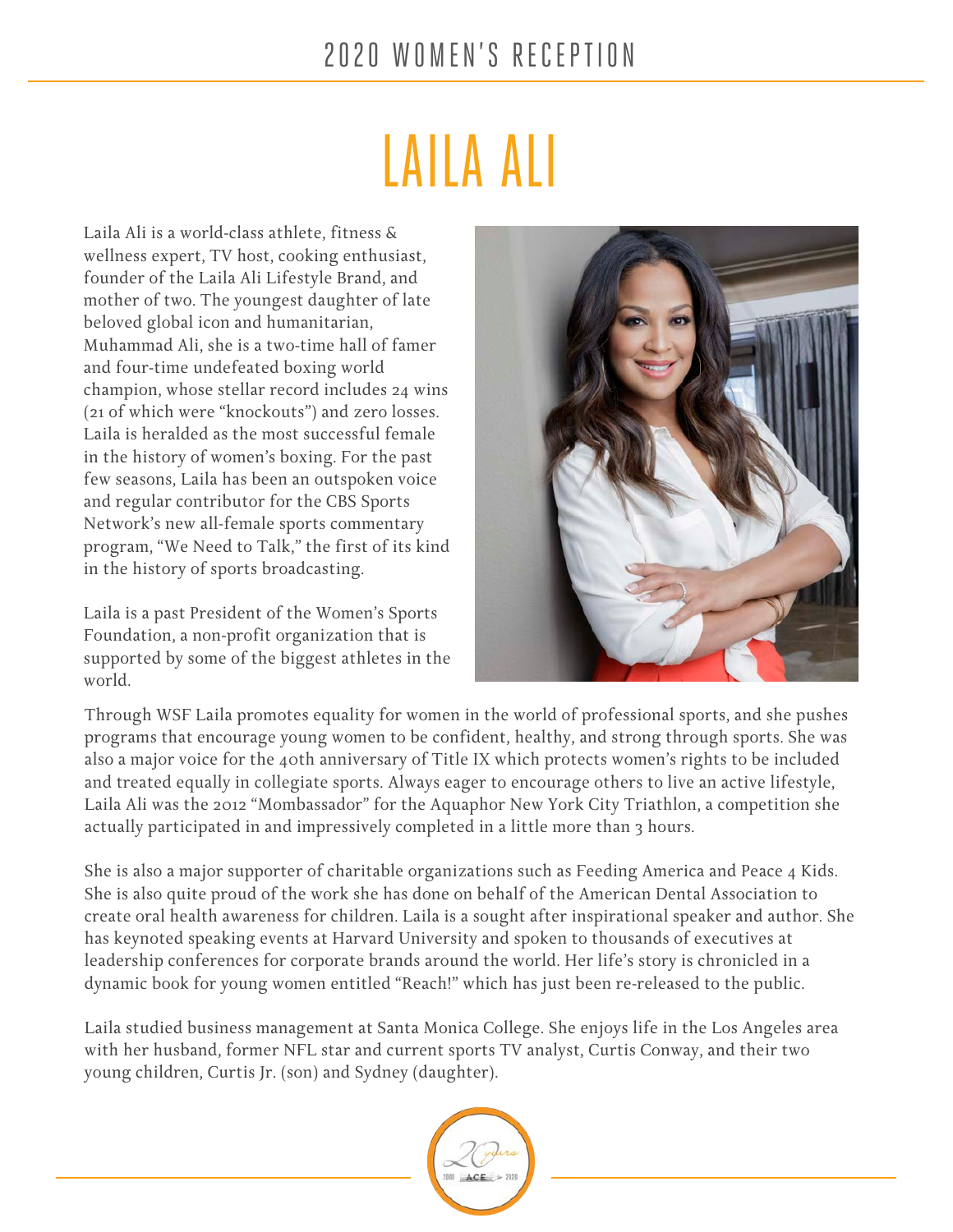#### 2020 WOMEN'S RECEPTION

# [SPONSORSHIP OPPORTUNITIES](https://www.acescholarships.org/2020wl/)

#### PLATINUM SPONSOR - \$15,000

- Hand crafted charcuterie board for 20 guests
	- 5 bottles of champagne and custom glasses
	- Logo recognition on website and program
- Recognized as a Platinum Sponsor during event
- Full page advertisement in luncheon program
- Watch party kit including centerpiece, programs, and ACE materials to aid in viewing program
	- Link and access code to view event, share with your network, and to host a watch party
		- Written recognition as a Platinum Sponsor in post event communications
		- Access to a virtual VIP q&a with Laila Ali immediately following reception program

#### GOLD SPONSOR - \$10,000

- Hand crafted charcuterie board for 15 guests
	- 4 bottles of champagne and custom glasses
- Logo recognition on website and program
- Recognized as a Gold Sponsor during event
- Half page advertisement in luncheon program
- Watch party kit including centerpiece, programs, and ACE materials to aid in viewing program
	- Link and access code to view event, share with your network, and to host a watch party
		- Written recognition as a Gold Sponsor in post event communications
		- Access to a virtual VIP q&a with Laila Ali immediately following reception program

#### SILVER SPONSOR - \$5,000

- Hand crafted charcuterie board for 10 guests
	- 3 bottles of champagne and custom glasses
	- Logo recognition on website and program
- Recognized as a Silver Sponsor during event
	- Quarter page advertisement in program
- Watch party kit including centerpiece, programs, and ACE materials to aid in viewing program
	- Link and access code to view event, share with your network, and to host a watch party
		- Written recognition as a Silver Sponsor in post event communications
	- Access to a virtual VIP q&a with Laila Ali immediately following reception program

## BRONZE SPONSOR - \$2,500

- Hand crafted charcuterie board for 5 guests
- 2 bottles of champagne and custom glasses
- Name recognition on website and program
- Watch party kit including centerpiece, programs, and ACE materials to aid in viewing program • Link and access code to view event, share with your network, and to host a watch party
	- Written recognition as a Bronze Sponsor in post event communications
	- Access to a virtual VIP q&a with Laila Ali immediately following reception program